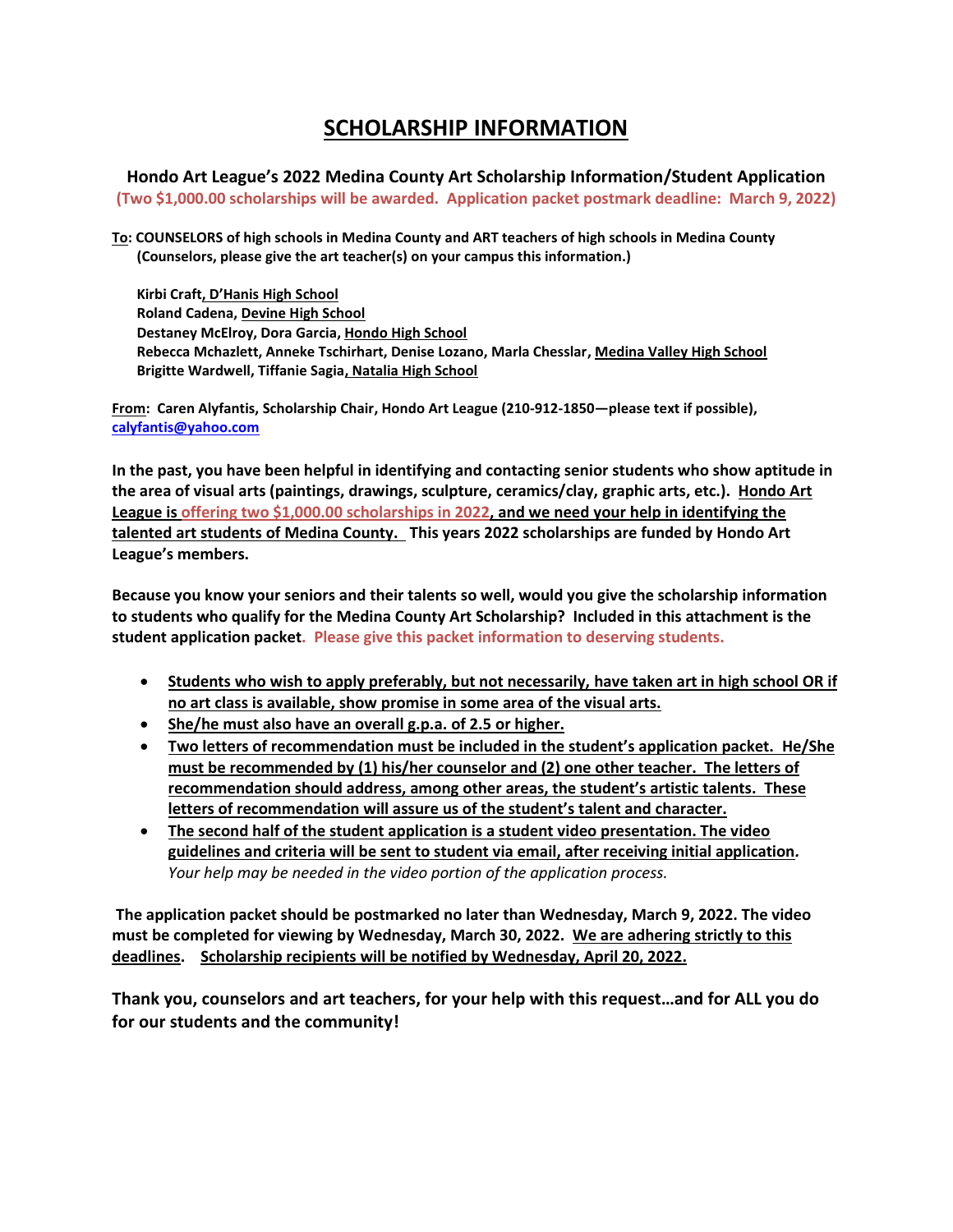| Medina County Art Scholarship (\$1000.00)-Two Scholarships Will Be Awarded<br>2022 Scholarship Application                                                                                                                       |  |  |
|----------------------------------------------------------------------------------------------------------------------------------------------------------------------------------------------------------------------------------|--|--|
| Scholarships sponsored this year by Hondo Art League members, to continue to actively support our area students.<br>(D'Hanis High School, Devine High School, Hondo High School, Medina Valley High School, Natalia High School) |  |  |
| Student Initial Application (POSTMARKED NO LATER THAN Wednesday, March 9, 2022)                                                                                                                                                  |  |  |
|                                                                                                                                                                                                                                  |  |  |
|                                                                                                                                                                                                                                  |  |  |
|                                                                                                                                                                                                                                  |  |  |
|                                                                                                                                                                                                                                  |  |  |
|                                                                                                                                                                                                                                  |  |  |
|                                                                                                                                                                                                                                  |  |  |
| been accepted to this college?_______________________                                                                                                                                                                            |  |  |
| (Scholarship funding will be sent to the registrar's office of your                                                                                                                                                              |  |  |
| college/university.)                                                                                                                                                                                                             |  |  |

**On a separate sheet, answer the following questions:**

- **1. Talk about your interest in art, and include information on the art forms in which you are most talented.**
- **2. Why are you deserving of this scholarship?**
- **3. Do you plan to major in art... or take art-related courses in college? What courses?**
- **4. Why will art always be important to you?**
- **5. Describe some of the pieces of art which you consider are among your best work….some of which you will present on video to the scholarship committee due on Wednesday, March 30, 2022.**
- **6. Briefly list your volunteer work or examples of community service. If applicable, include any extracurricular artwork you have done for clubs, organizations, etc.**

## **COMPLETING THE APPLICATION PACKET:**

**Postmarked by Wednesday, March 9, 2022:**

- **1) Send the above completed student questionnaire.**
- **2) From the counselor: a letter of reference/recommendation which shares counselor's knowledge of your academic and other achievements and your interest in art.**
- **3) From the teacher of art (or another teacher who can speak to your artistic talent): a letter which recommends the student for one of the Medina County Art Scholarships.**